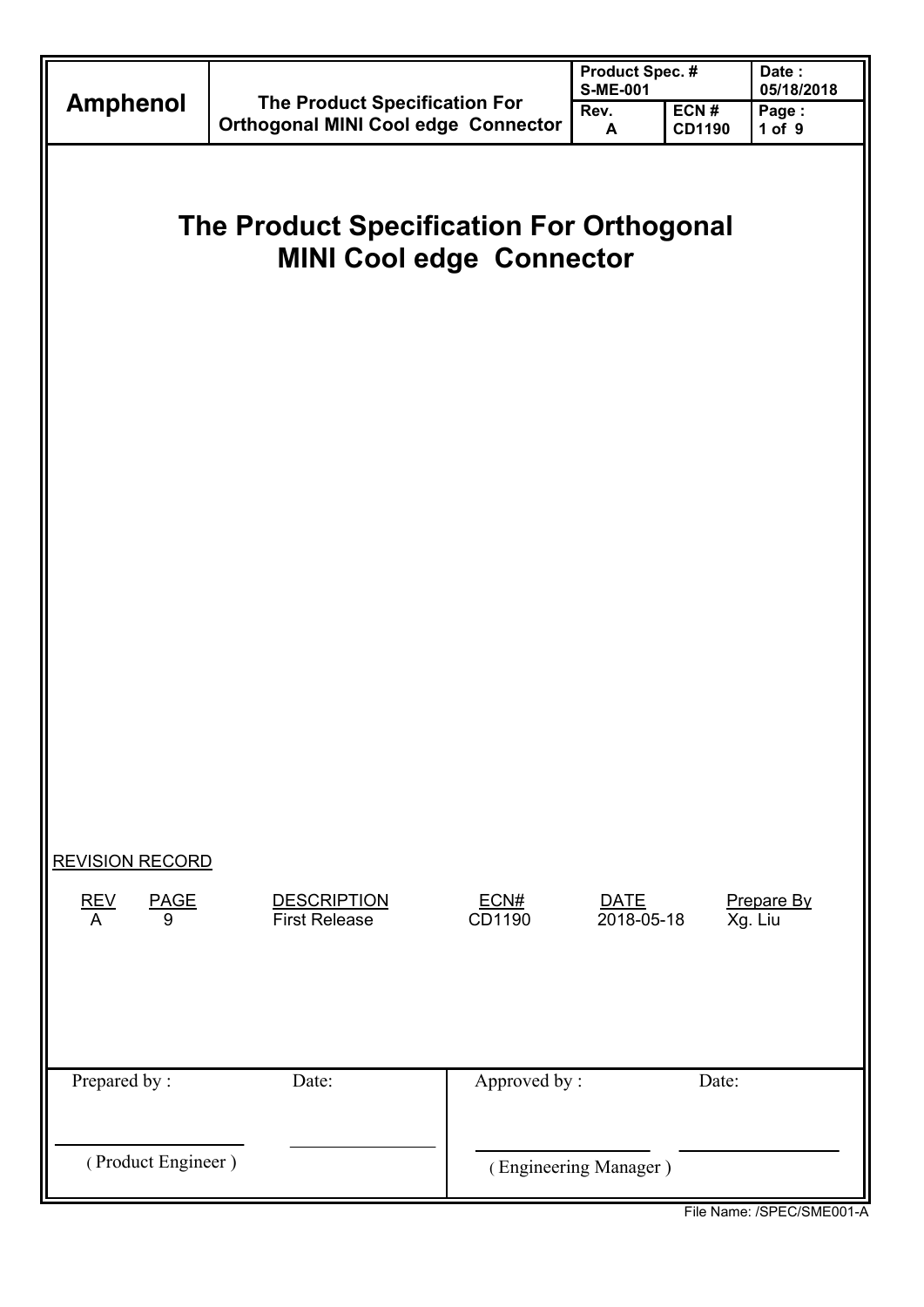| <b>Amphenol</b> | <b>The Product Specification For</b>                 | Product Spec. #<br><b>S-ME-001</b> |                       | Date:<br>05/18/2018 |  |
|-----------------|------------------------------------------------------|------------------------------------|-----------------------|---------------------|--|
|                 | <b>Orthogonal MINI Cool edge</b><br><b>Connector</b> | Rev.<br>A                          | ECN#<br><b>CD1190</b> | Page:<br>$2$ of $9$ |  |
| 1.0<br>2.0      | <b>TABLE OF CONTENTS</b>                             |                                    |                       |                     |  |
| 3.0<br>4.0      |                                                      |                                    |                       |                     |  |
|                 |                                                      |                                    |                       |                     |  |
|                 |                                                      |                                    |                       |                     |  |
| 6.0             |                                                      |                                    |                       |                     |  |
|                 |                                                      |                                    |                       |                     |  |
|                 |                                                      |                                    |                       |                     |  |
| 7.0             |                                                      |                                    |                       |                     |  |
|                 |                                                      |                                    |                       |                     |  |
|                 |                                                      |                                    |                       |                     |  |
|                 |                                                      |                                    |                       |                     |  |
|                 |                                                      |                                    |                       |                     |  |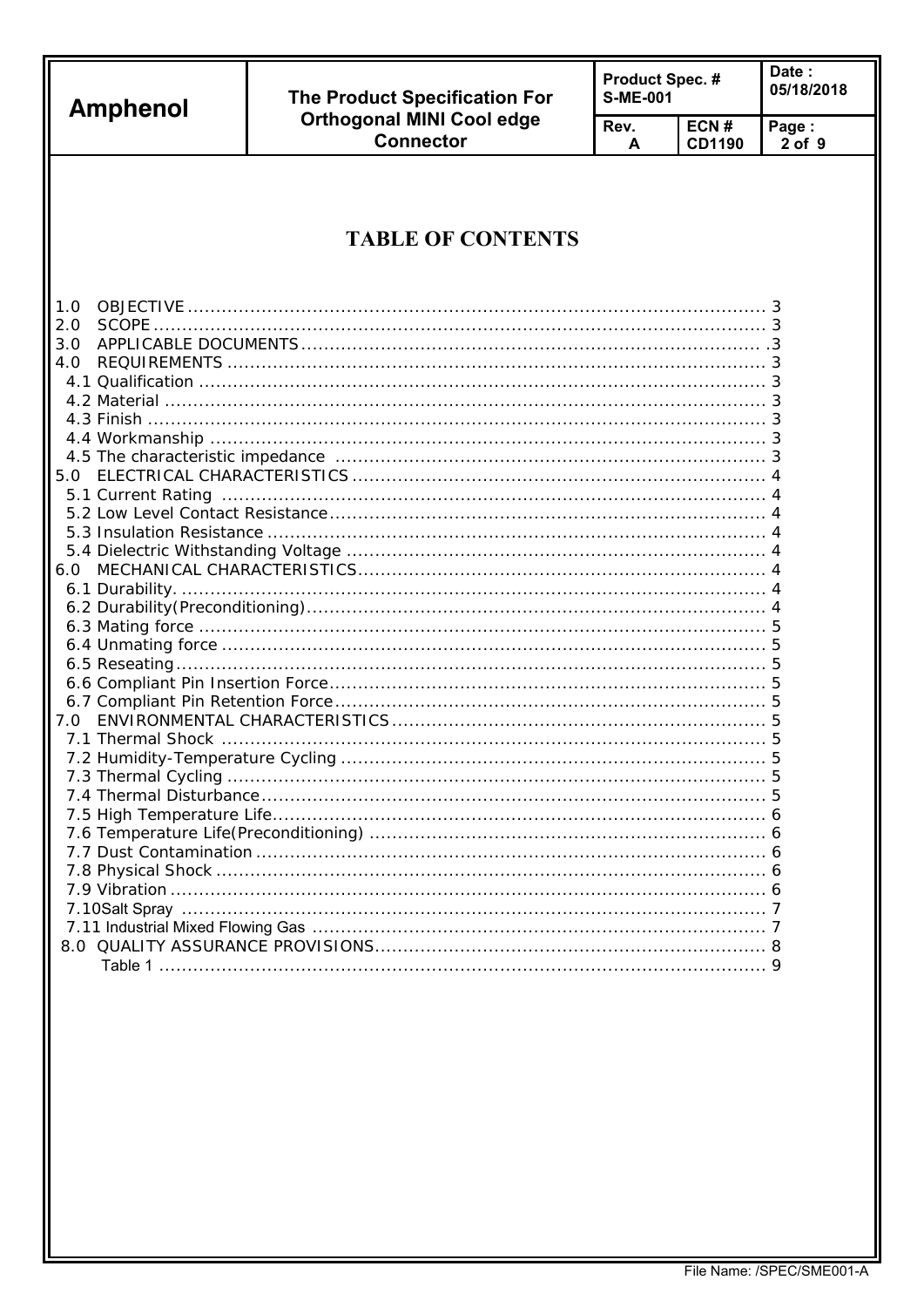| <b>Amphenol</b> | The Product Specification For                        | <b>Product Spec.#</b><br><b>S-ME-001</b> |                | Date :<br>05/18/2018 |  |  |
|-----------------|------------------------------------------------------|------------------------------------------|----------------|----------------------|--|--|
|                 | <b>Orthogonal MINI Cool edge</b><br><b>Connector</b> | Rev.                                     | ECN#<br>CD1190 | Page:<br>$3$ of $9$  |  |  |

#### **1.0 OBJECTIVE**

This specification defines the performance, test, quality and reliability requirements of Amphenol Orthogonal MINI Cool edge series connector.

#### **2.0 SCOPE**

This Specification includes the Materials/Finishing, Mechanical Characteristics, Electrical Characteristics and Environmental requirements of Amphenol Orthogonal MINI cool edge connector.

## **3.0 APPLICABLE DOCUMENTS**

#### **3.1 Application**

3.1.1 Applicable Amphenol Engineering drawings and Application Specification

**3.2 Military Standards** 

3.2.1 MIL-C-45662 : Equipment Calibration

## **3.3 Other Standards and Specifications**

3.4.1 UL94 V-0 : Flammability

 3.4.2 EIA 364 : Electrical Connector/Socket Test Procedures Including Environmental Classifications

#### **4.0 REQUIREMENTS**

#### **4.1 Qualification**

Connectors furnished under this specification shall be capable of meeting the qualification test requirements specified herein. Unless otherwise specified, all measurements shall be performed within the following lab conditions:

Temperature : 15 to 35°C Relative Humidity : 20% to 80% Atmospheric Pressure : 650mm to 800mm of Hg (86 ~106Kpa)

#### **4.2 Material**

Material for each part shall be specified herein, or equivalent. Substitute material shall meet the performance requirements of this specification.

4.2.1 Insulator: High temperature thermoplastic, UL94 V-0

4.2.2 Contact: Cu and Cu alloy

4.2.3 Metal framework : Zinc alloy

4.2.4 Other material: Stainless steel

#### **4.3 Finish**

Plated finished for qualification components shall be meet the connector's application.

#### **4.4 Workmanship**

Connectors shall be uniform in quality and shall be free from burrs, scratches, cracks, voids, chips, blisters, pin holes, sharp edges, and other defects that will adversely affect product's life or serviceability

#### **4.5 The characteristic impedance**

Connectors the characteristic impedance is 85 Ohm +/-10%.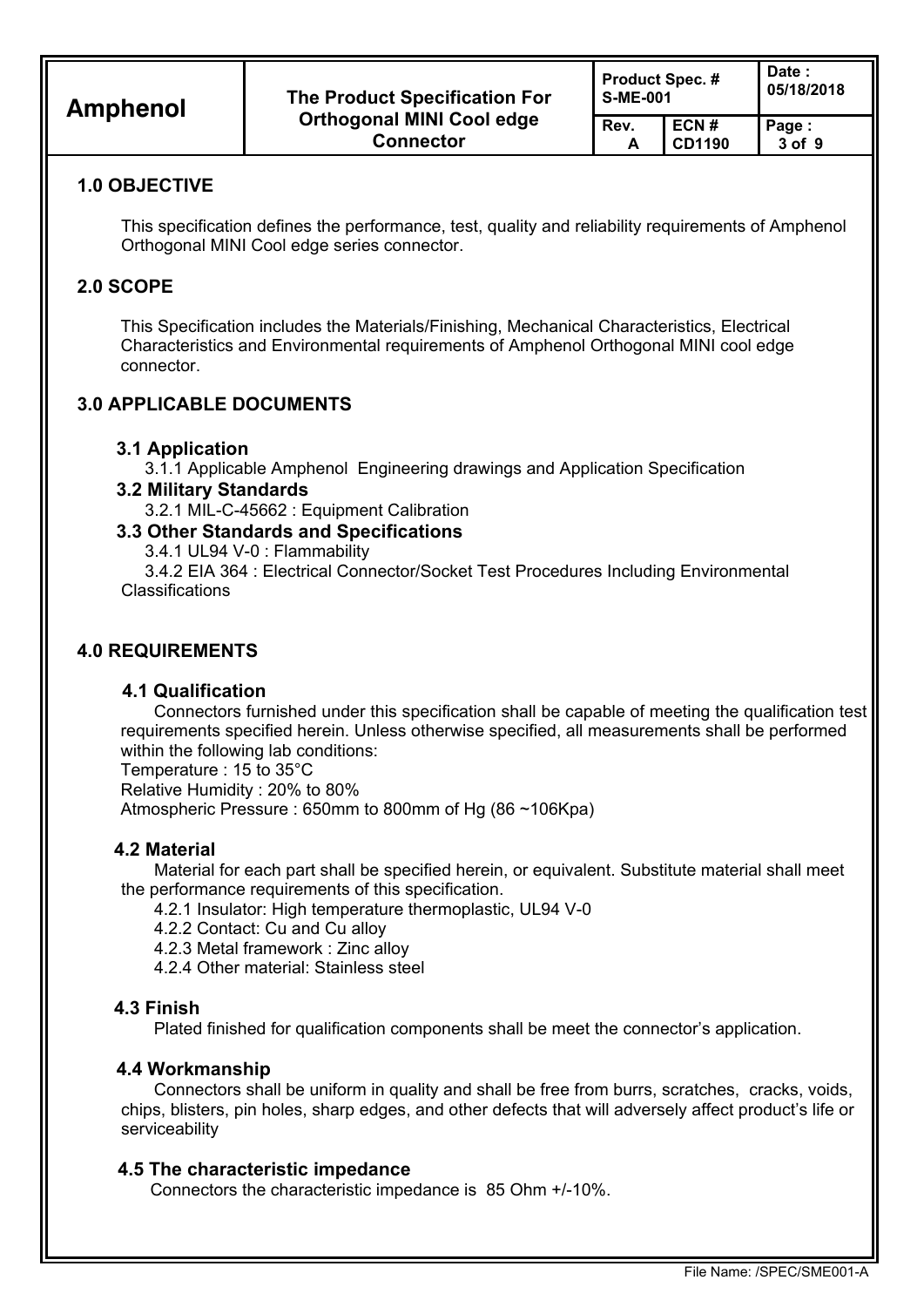**CD1190** 

**Rev. A**  **Page : 4 of 9** 

# **5.0 ELECTRICAL CHARACTERISTIC**

## **5.1 Current Rating**

The temperature rise above ambient shall not exceed 30°C at any point in the connector, when contact positions specified are powered at the power levels specified herein:

- a) Ambient Conditions: still air at 25°C±5°C
- b) Current Rating For Power pin: Total 5A .
- c) Current Rating For Signal pin: 0.5A/Pin.

d) Reference: EIA 364-70B.

e) Mated with applicable board.

#### **5.2 Low Level Contact Resistance**

Mated with test board, contact resistance shall meet the requirement after environmental exposure when measured in accordance with EIA 364-23B. The maximum initial contact resistance refer to below, The following details shall apply:

- a) Initial contact resistance is 150mΩ Max, 15 mΩ Max changed after test
- b) Test Voltage: 20mV DC maximum at open circuit.
- c) Test Current: not to exceed 100mA.

#### **5.3 Insulation Resistance**

The insulation resistance shall not be less than 1000M ohm when measured in accordance with EIA 364-21C. The following details shall apply:

- a) Test Voltage : 500V DC
- b) Preparation : The connectors shall be Unmated
- c) Electrification Time : 1 minute
- d) Point of Measurement: Between adjacent contacts.

#### **5.4 Dielectric Withstanding Voltage**

There shall be no evidence of arc-over, insulation breakdown, or excessive leakage current (0.5mA max) when the mated connectors are tested in accordance with EIA 364-20B, method B. The following details shall apply:

- a) Test Voltage: 1000 V.rms for power pin and 500V.rms for signal pin.
- b) Test Duration: 1 minute
- c) Preparation: The connectors shall be Unmated
- d) Test Conditions: EIA 364-20B Test Conditions I (685~785mm of mercury, and sea level)
- e) Points of measurement: Between adjacent contacts

## **6.0 MECHANICAL CHARACTERISTIC**

#### **6.1 Durability.**

Mating and un-mating with applicable PCB at the speed rate of less than 10 cycles per minute a) Reference: EIA 364-09C.

- b) Number of Cycles: 200 cycles.
- c) No physical damage.

## **6.2 Durability(Preconditioning).**

Mating and un-mating with applicable PCB at the speed rate of less than 10 cycles per minute a) Reference: EIA 364-09C.

- b) Number of Cycles: 20 cycles.
- c) No physical damage.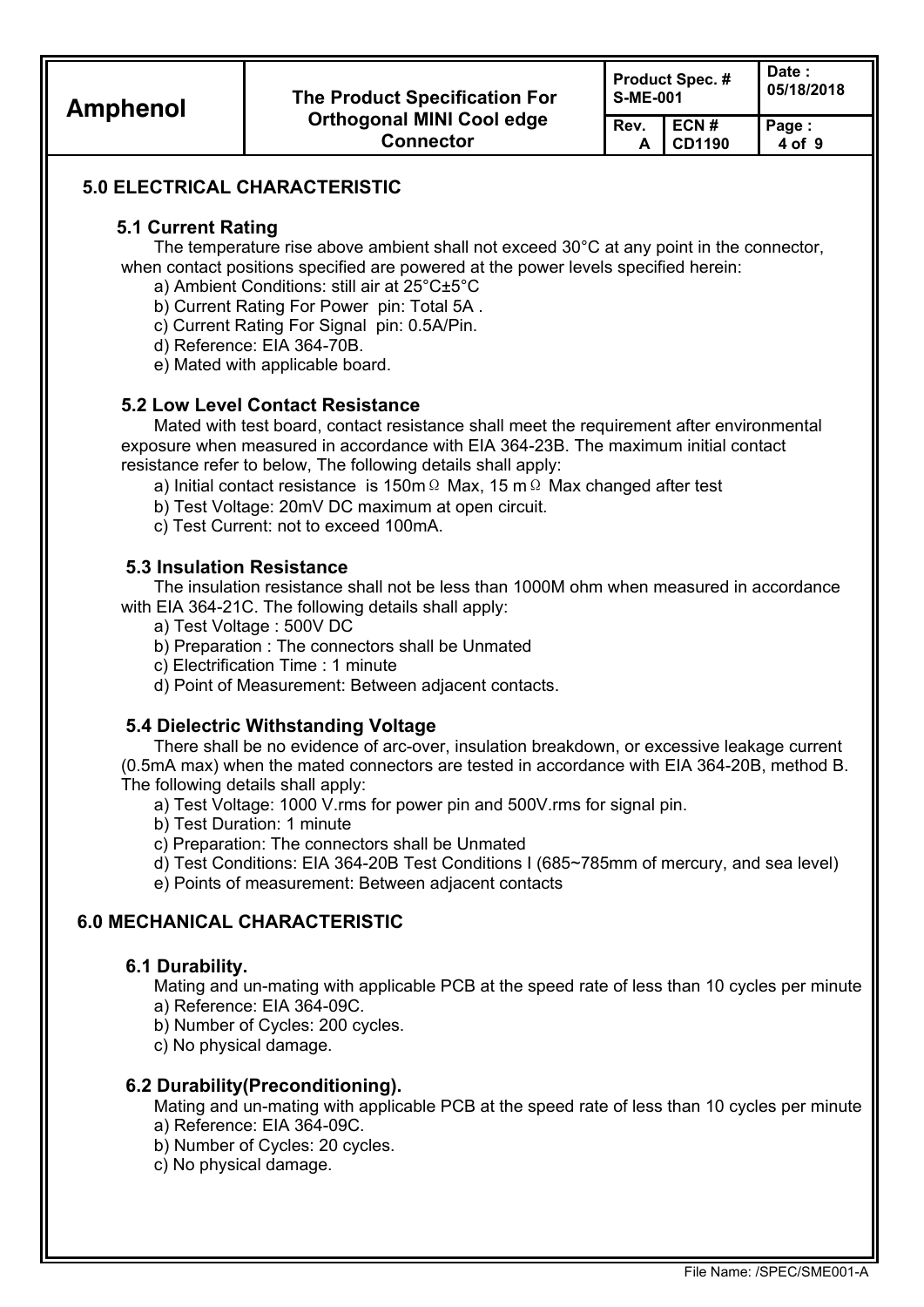**CD1190** 

 **A** 

 **5 of 9** 

# **6.3 Mating Force**

Mating and un-mating with the applicable PCB, the following details shall apply:

- a) Reference: EIA 364-13B.
- b) Matting the connectors at the speed rate of 25±3mm/minute.
- c) Mating force : 0.6N/pin Max.

# **6.4 Un-mating Force**

Mating and un-mating with the applicable PCB, the following details shall apply: a) Reference: EIA 364-13B.

- b) Withdraw connectors at the speed rate of 25±3mm/minute.
- c) Un-mating force : 0.06N/PiN Min.

# **6.5 Reseating**

a) test condition: Manually mating and un-mating the connector with applicable PCB.

b) Requirement: Perform 3 such cycles.

# **6.6 Compliant Pin Insertion Force**

Fully populated connectors shall be applied to test boards, using an electric application press and Amphenol recommended application tooling. The following details shall apply:

a) Reference: EIA 364-05.

b) Average force to insert one EON: 28N maximum;

c)Number of connector assemblies to be tested: 6 (2 test groups, 3 samples each)

d) Number of readings: 1 per connector assembly tested

e) Test boards: Nominal diameter finished holes with immersion tin plating.

f) Measure and record the test board's finished hole sizes prior to performing test.

## **6.7 Compliant Pin Retention Force**

Fully populated connectors shall be removed from test boards, using an electric application press and Amphenol recommended application tooling. The following details shall apply:

a) Reference: EIA 364-05.

b) Average force to remove one standard EON: 2N Min

c)Number of connector assemblies to be tested: 4 (2 test groups, 2 samples each)

d)Number of readings: 1 per connector assembly tested

e)Test boards: Nominal diameter finished holes with tin plating.

# **7.0 ENVIRONMENTAL CHARACTERISTIC**

## **7.1 Thermal Shock.**

No physical damage shall be observe after to exposure at the environment of -55°C and +105°C temperature and to the shock of alternate exposure. The following details shall apply:

a) Reference: EIA 364-32D, Method A Test Condition VII

b) Number of cycles: 10 continuous cycles.

## **7.2 Humidity-Temperature Cycling.**

No physical damage shall be observed after tested in the environment of high humidity and high heat. The following details shall apply:

- a) Reference: EIA 364-31B, Method III,
- b) Condition A: 240 hours (10 cycles) at 50℃ with 90%~98% relative humidity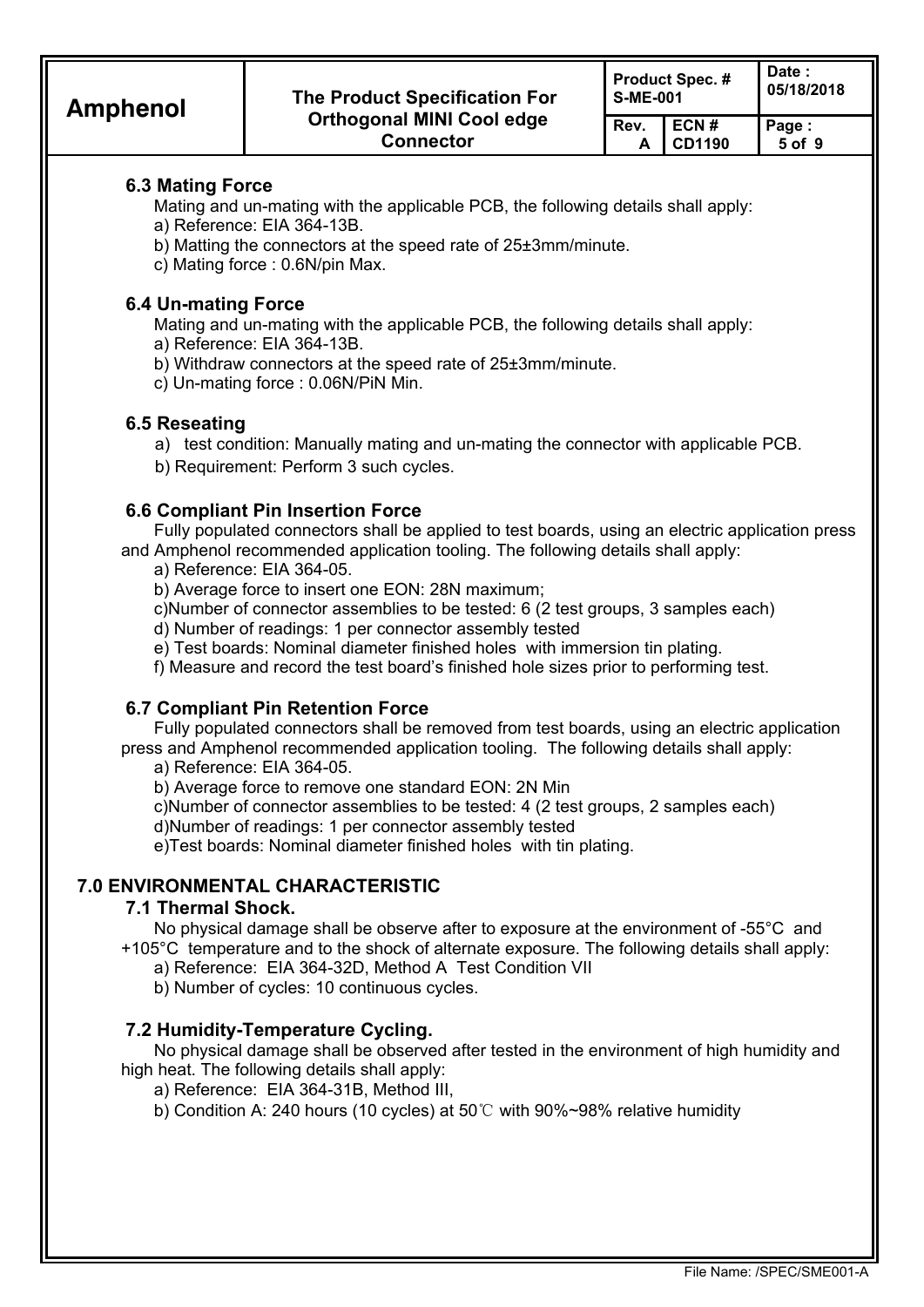**ECN # CD1190** 

**Rev. A** 

# **7.3 Thermal Cycling.**

No physical damages hall be observed after tested in accordance with EIA-364-110,

- a) Test condition : Cycle the connector between 15ºC ±3ºC and 85ºC±3ºC, Humidity is not controlled
- b) Test Duration : Ramps should be a minimum of 2 °C per minute, and dwell times should insure that the contacts reach the temperature extremes (a minimum of 5 minutes)
- c) Number of cycles: Perform 500such cycles.

# **7.4 Thermal Disturbance.**

No physical damages hall be observed after tested in accordance with EIA-364-110,

- a) Test condition : Cycle the connector between 15ºC ±3ºC and 85ºC±3ºC, Humidity is not controlled
- b) Test Duration : Ramps should be a minimum of 2 ºC per minute, and dwell times should insure that the contacts reach the temperature extremes (a minimum of 5 minutes)
- c) Number of cycles: Perform 10such cycles.

# **7.5 High Temperature Life.**

No physical damage shall be observed after tested in accordance with EIA-364-17B. The following details shall apply:

- a) Test Condition: 105°C+2/-2℃
- b) Test time condition: 240 hours
- c) Connector state: Mated.

# **7.6 Temperature Life(Preconditioning).**

No physical damage shall be observed after tested in accordance with EIA-364-17B. The following details shall apply:

- a) Test Condition: 105°C+2/-2℃
- b) Test time condition: 120 hours
- c) Connector state: Mated.

# **7.7 Dust Contamination.**

Perform in accordance with EIA 364-91 Dust contamination 1 (benign), unmated receptacle connectors.

# **7.8 Physical Shock**

No discontinuities greater than 1 µs and no physical damage shall be observed after tested in accordance with EIA-364-27B. The following details shall apply:

a) Test condition: A (490 m/s2, 11 ms, half-sine).

- b) 3 shocks in both directions along each of three orthogonal axes (18 totals).
- c) Mounting: Rigidly mount assemblies.
- d) Apply current: 10mA.

# **7.9 Vibration**

No discontinuities greater than 1 µs and no physical damage shall be observed after tested in accordance with EIA-364-28E. The following details shall apply:

a) Test Condition: (10Hz $\sim$ 500Hz $\sim$ 10Hz, amplitude: 1.5mm, 100m/s2).

- b) Duration: 120 minutes per axis.
- c) Direction: each of 3 orthogonal axis.
- d) Mounting: Rigidly mount assemblies.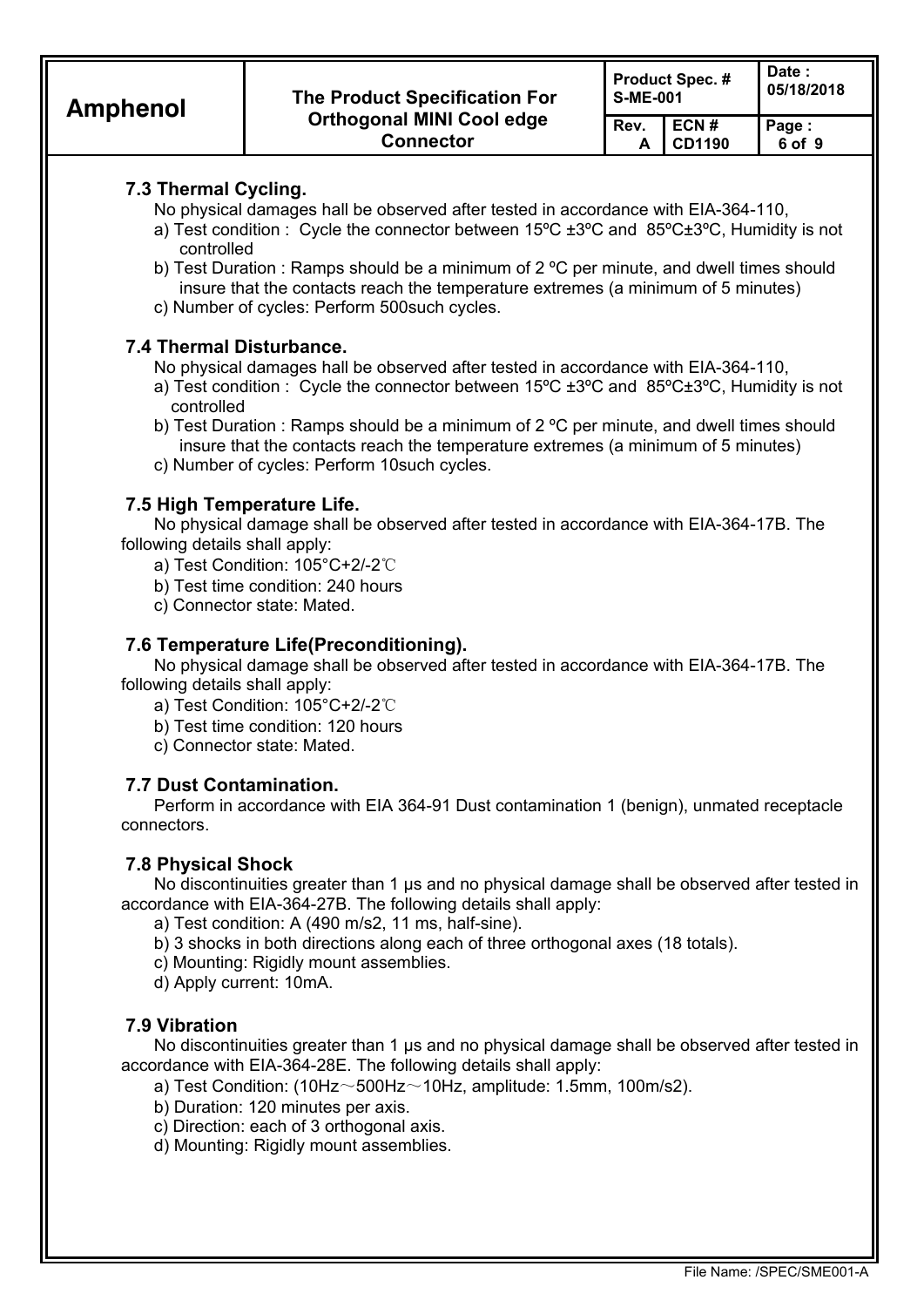**ECN # CD1190** 

**Rev. A**  **Page : 7 of 9** 

# **7.10 Salt Spray.**

No obvious corrosion shall be observed after tested. The following details shall apply:

- a) Reference: EIA 364-26B, Test Condition B.
- b) Temperature: 35°C +1°C /-2°C;
- c) Concentration: 5%;
- d) Humidity: 95~98% RH
- e) Duration: 48 hour

# **7.11 Industrial Mixed Flowing Gas (MFG). EIA 364-65, Class 2A**

- a) Temperature : 30°C ± 1°C, 70± 2% RH
- b) Gas Concentration : Cl2 10±3ppb, NO2 200±50ppb, H2S 10±5ppb, SO2 100±20ppb
- c) Half of the samples are exposed unmated for seven days, then mated for remaining seven days. Other half of the sample is mated during entire testing.
- d) Requirement: Shall meet EIA 364-18 Visual Examination requirements, show no physical damage, and shall meet requirements of additional tests as specified in the test sequence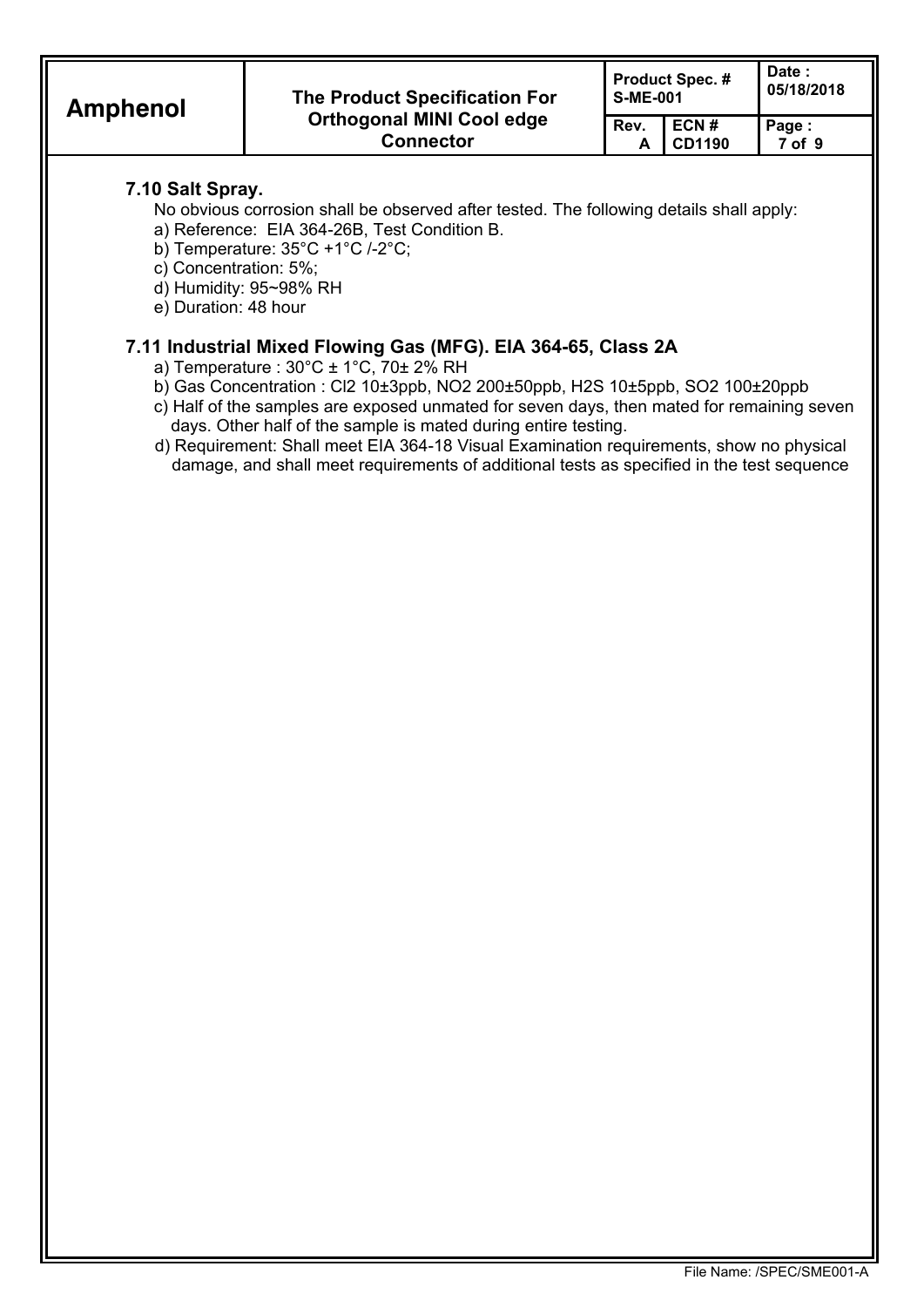| <b>Amphenol</b> | <b>The Product Specification For</b>                         | <b>S-ME-001</b> | <b>Product Spec. #</b> | Date:<br>05/18/2018 |  |
|-----------------|--------------------------------------------------------------|-----------------|------------------------|---------------------|--|
|                 | <b>Orthogonal MINI Cool edge</b><br>Rev.<br><b>Connector</b> |                 | ECN#<br>CD1190         | Page:<br>8 of 9     |  |
|                 |                                                              |                 |                        |                     |  |

## **8.0 QUALITY ASSURANCE PROVISIONS**

#### **8.1 Equipment Calibration.**

All test equipment and inspection facilities used in the performance of any test shall be maintained in a calibration system in accordance with MIL-C-45662 and ISO 9000.

#### **8.2 Inspection Condition.**

Unless otherwise specified herein, all inspections shall be performed under the following ambient conditions:

- a) Temperature : 25 ± 5°C
- b) Relative Humidity : 30% ~ 60%
- c) Barometric Pressure: Local ambient

#### **8.3 Sample Quantity and Description**

 The numbers of samples to be tested in each group shown in Qualification Testing Sequences are defined as follows: 5pcs each group (Group F and Group H is 2Pcs, Group K 6Pcs), All samples must be free of defects that would impair normal connector operation. All samples must meet dimensional requirements of connector.

#### **8.4 Acceptance**

8.4.1 Electrical and mechanical requirements placed on test samples as indicated in Paragraphs 5.0 and 6.0 shall be established from test data using appropriate statistical techniques or shall otherwise be customer specified, and all samples tested in accordance with this product specification shall meet the stated requirements.

8.4.2 Failures attributed to equipment, test set up, or operator error shall not disqualify the product. If product failure occurs, corrective actions shall not disqualify the product. If product failure occurs, corrective action shall be taken and samples resubmitted for qualification.

#### **8.5 Qualification Testing.**

Qualification testing shall be performed on sample units produced with equipment and procedures normally used in production. The test sequence shall be as shown in Qualification Testing **Sequences** 

Visual Examination : EIA 364-18

#### **8.6 Re-qualification Testing.**

If any of the following conditions occur, the responsible product engineer shall initiate requalification testing consisting of all applicable parts of the qualification test matrix Table 1.

- a) A significant design change is made to the existing product which impacts the product form, fit or function. Examples of significant changes shall include, but not be limited to, changes in the plating material composition or thickness, contact force, contact surface geometry, insulator design, contact base material, or contact lubrication requirements.
- b) A significant change is made to the manufacturing process, which impacts the product form, fit or function.
- c) A significant event occurs during production or end use requiring corrective action to be taken relative to the product design or manufacturing process.